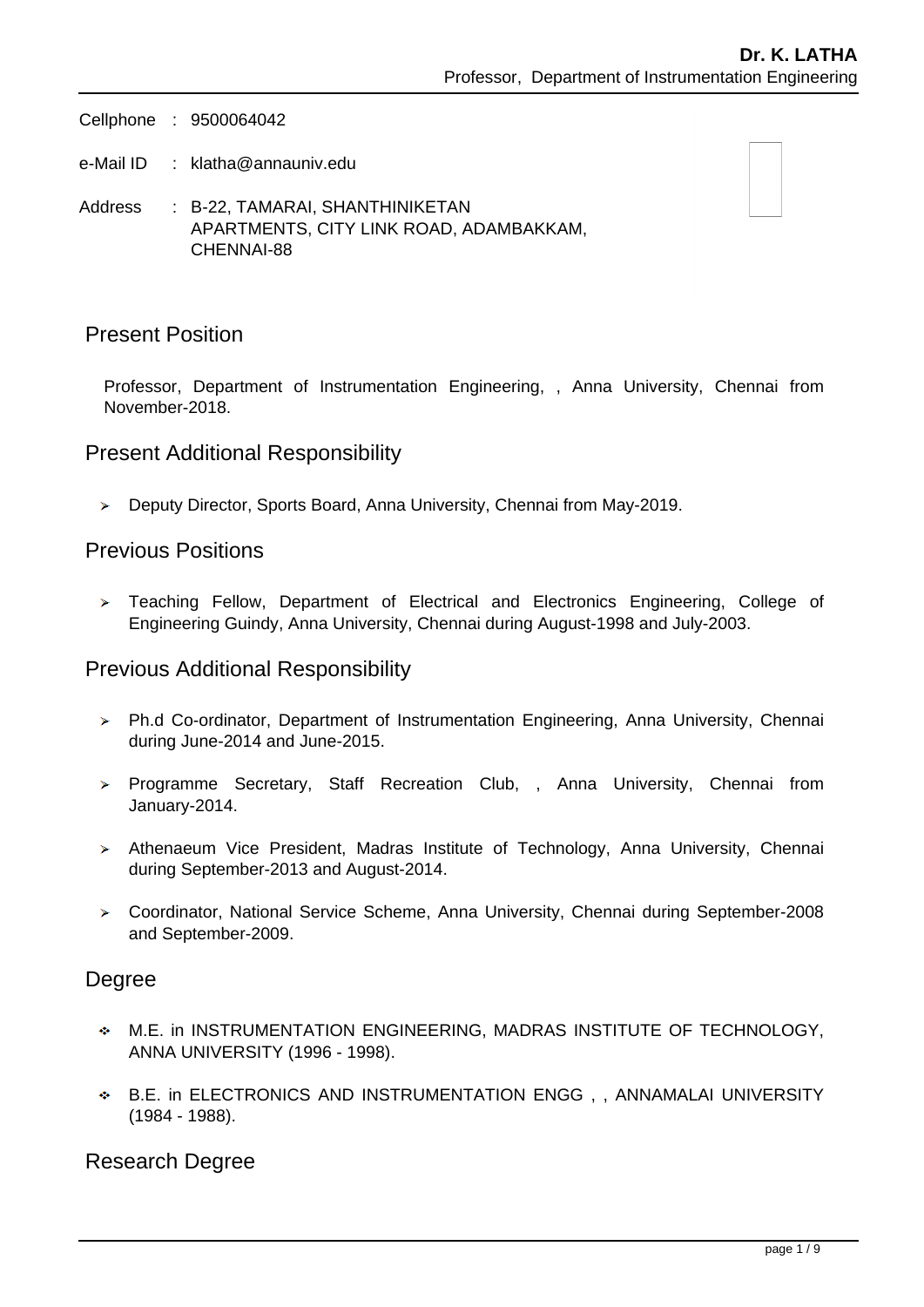Ph.D. in INSTRUMENTATION from Faculty of ELECTRICAL, COLLEGE OF ENGINEERING, ANNA (2000 - 2006). Title: PETRINET BASED MODELING ANALYSIS DESIGN AND CONTROL OF DISCRETE EVENT DYNAMIC SYSTEM .

### Area of Specialisation

 $\triangleright$  Petrinet Based modeling and control of DEDS

### Membership in Professional Organization

- **MISTE**
- ISA

## Research Guidance

| Number of Ph.D Scholars Guided                     | :1        |
|----------------------------------------------------|-----------|
| Number of Ph.D Scholars Guiding                    | : 4       |
| Number of M.E./ M.Tech. Projects Guided            | :32       |
| Number of Ph.D Scholars Guided as Joint-Supervisor | $\cdot$ 1 |

### Papers Published in Journals

| Research Papers Published in International Journals | $\cdot$ 23 |
|-----------------------------------------------------|------------|
| Research Papers Published in National Journals      |            |

- 1. K.Latha & Dr.B.Umamaheswari, " 'PID and Fuzzy Control of DEDS using hybrid Petri Net and PLC'", International Journal of Hybrid Systems, Vol. 4, Issue 1, pp. 165-178 (2004).
- 2. K.Latha & Dr.B.Umamaheswari, " Reliability analysis and optimal design using Petrinet'", AMSE journal on Modeling, Measurement and Control-Series D, Vol. 10, Issue 2, pp. 65-77 (2005).
- 3. Latha.K, Umamaheswari.B, " Petri Net controller for network connectivity ", IETE Journal of Research, Vol. 51, Issue 4, pp. 295-300 (2005).
- 4. V.Rajinikanth, Dr.K.Latha, " Identification and Control of Unstable Biochemical Reactor", International Journal of Chemical Engineering and Applications (IJCEA), Vol. 1, Issue 1, pp. 106 - 111 (2010).
- 5. V. Rajinikanth, K. Latha, " Optimization of PID Controller Parameters for Unstable Chemical Systems Using Soft Computing Technique", International Review of Chemical Engineering (I.RE.CH.E.), , Vol. 3, Issue 3, pp. 350-358 (2011).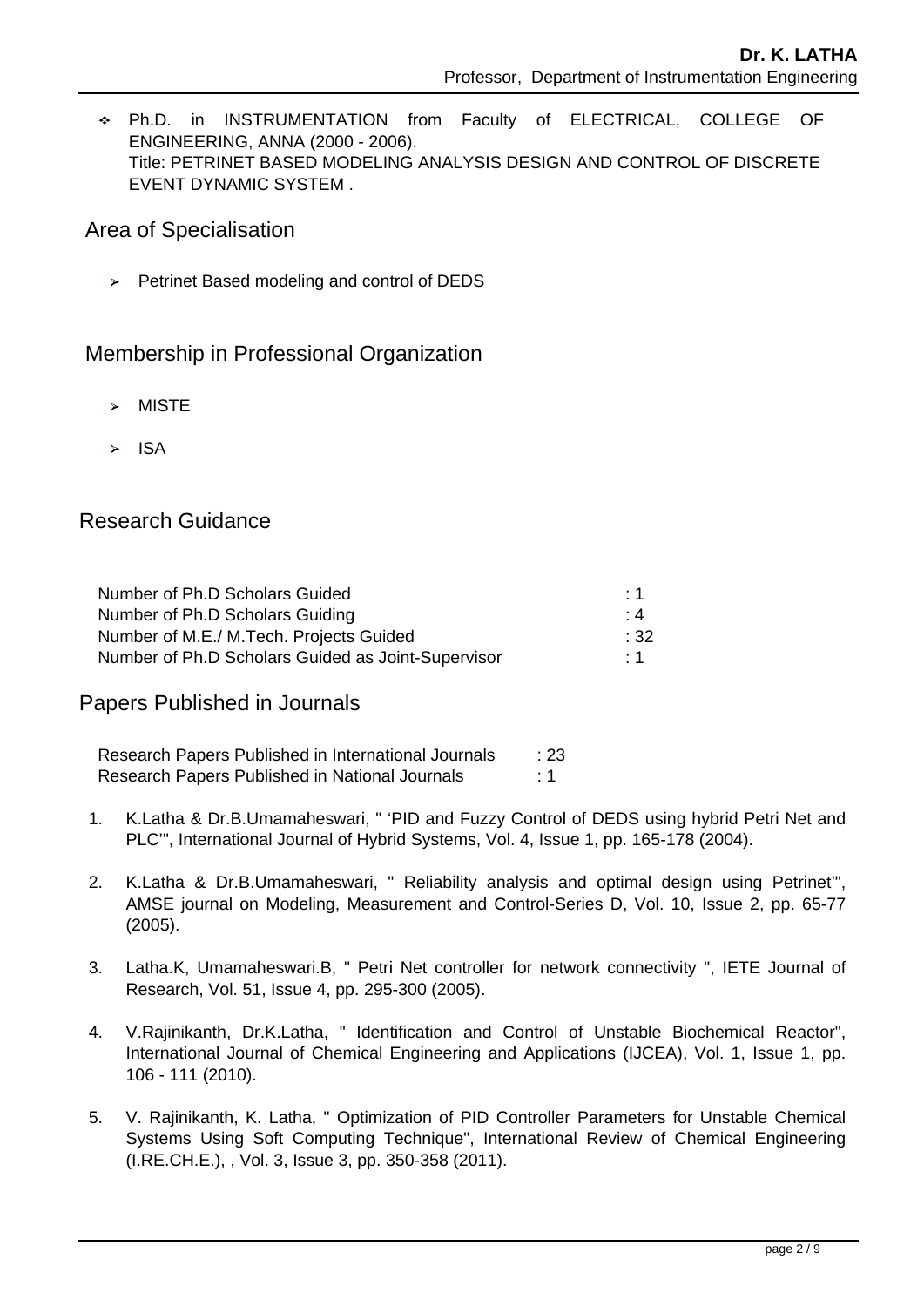- 6. Rajinikanth.V., Latha. K, " Bacterial Foraging Optimization Algorithm based PID controller tuning for Time Delayed Unstable Systems", The Mediterranean Journal of Measurement and Control, Vol. 7, Issue 1, pp. 197-203 (2011).
- 7. V. Rajinikanth and K. Latha, " Setpoint weighted PID controller tuning for unstable system using heuristic algorithm ", Archives of Control Sciences, Issue 4, pp. pp. 371-395 (2012).
- 8. V. Rajinikanth and K. Latha, "Tuning and Retuning of PID Controller for Unstable Systems Using Evolutionary Algorithm ", ISRN Chemical Engineering, (2012).
- 9. V. Rajinikanth and K. Latha,, "Controller Parameter Optimization for Nonlinear Systems Using Enhanced Bacteria Foraging Algorithm", .", Applied Computational Intelligence and Soft Computing, , (2012).
- 10. V.Rajinikanth and K.Latha.,, "Modeling, Analysis, and Intelligent Controller Tuning for a Bioreactor: A Simulation Study" ", ISRN Chemical Engineering, (2012).
- 11. V.Rajinikanth, K.Latha., "I-PD Controller Tuning for Unstable System Using Bacterial Foraging Algorithm: A Study Based on Various Error Criterion, ", Applied Computational Intelligence and Soft Computing, (2012).
- 12. V. Rajinikanth, K.Latha., " PID Parameter Optimization for Nonlinear Systems using Enhanced Bacteria Foraging Algorithm ,", Applied Computational Intelligence and Soft Computing, published by Hindawi Publications. (2012).
- 13. V. Rajinikanth, K.Latha.,, " "IMC PID Controller Tuning for FOPTD Unstable Systems using Bacterial Foraging Algorithm", ", Scientific Research and Essays, Vol. 7, Issue 40, pp. 3406-3420 (2012).
- 14. V. Rajinikanth and K. Latha, "Particle Swarm Approach for Identification of Unstable Processes",Proceedings of the International Conference on Frontiers of Intelligent Computing: Theory and Applications (FICTA)", Advances in Intelligent Systems and Computing, Vol. 199, pp. 505-513 (2013).
- 15. V. Rajinikanth, K. Latha, and N. Sri Madhava Raja, "Model Parameter Estimation Procedure for a Class of Dynamic Systems using Firefly Algorithm", International Journal of Computational Intelligence Research, Vol. 9, Issue 2, pp. 101-114 (2013).
- 16. K. Latha, V. Rajinikanth, and P. M. Surekha, "PSO-Based PID Controller Design for a Class of Stable and Unstable Systems", ISRN Artificial Intelligence, (2013).
- 17. K.Balakrishnan, B.Umamaheswari, K. Latha, "Identification of Resonance in Hybrid Stepper Motor through Measured Current Dynamics in Online for Accurate Position Estimation and Control", IEEE Trans. Industrial Informatics, Vol. 9, Issue 2, pp. 1056-1063 (2013).
- 18. N Sri Madhava Raja, V Rajinikanth, K Latha, " Otsu based Optimal Multilevel Image Thresholding using Firefly Algorithm ", Hindawi Journals , (2014).
- 19. V. Rajinikanth and K. Latha, "BFO Approach to identify and control unstable process using a double feedback loop", Intelligent Automation and Soft Computing, (2014).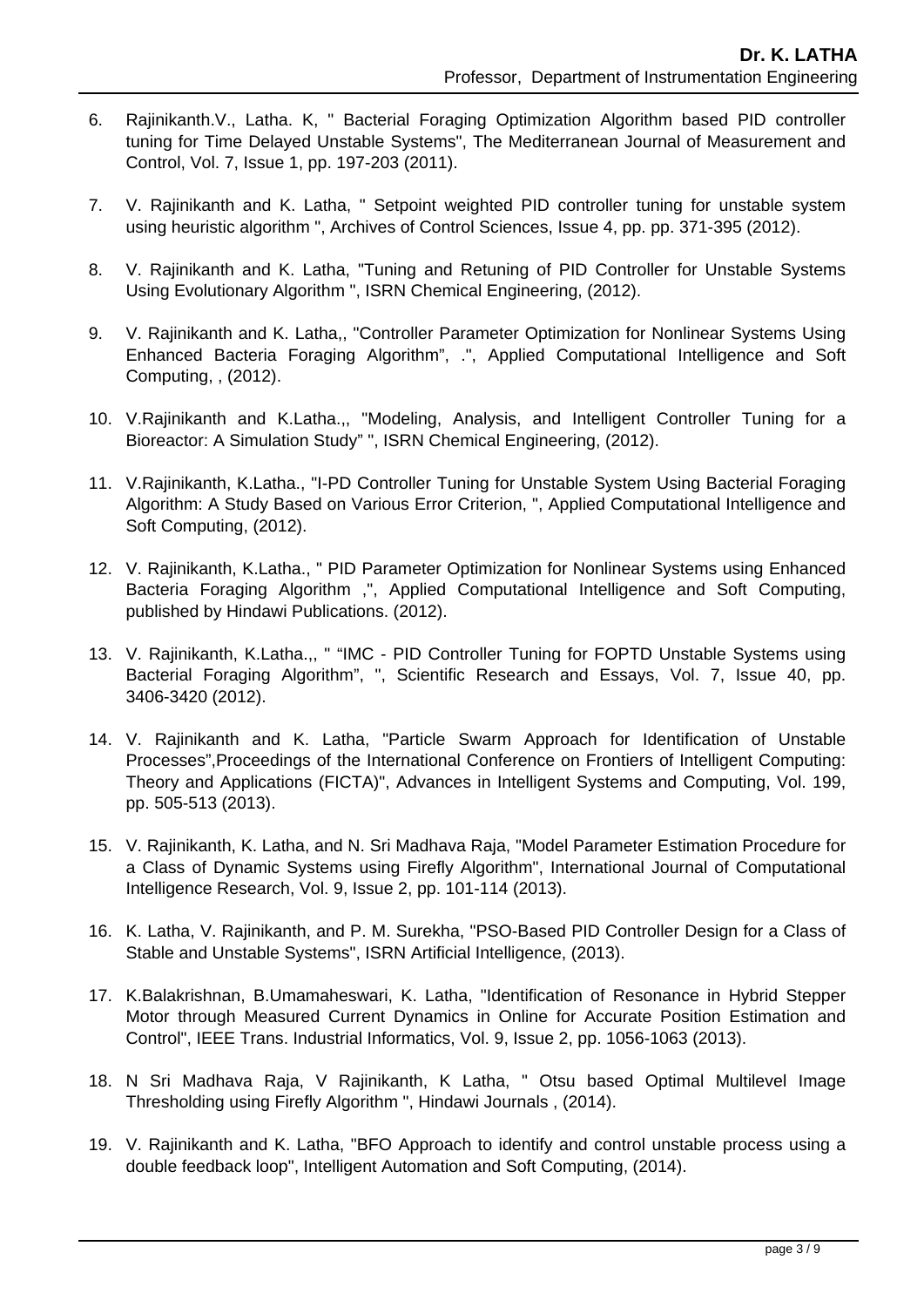- 20. S. SARAVANA KUMAR, K.LATHA and V.RAJINIKANTH, "Intelligent Tuning of PI Controller in an Aerobic Bio-reactor", ARPN JOURNAL OF ENGINEERING AND APPLIED SCIENCES, published by ASIAN RESEARCH PUBLISHING NETWORK. Vol. 10, Issue 4, pp. 1846-1850 (2015).
- 21. J.Gnanasoundharam , K.Latha, "Adaptive Network based Fuzzy Inference System for Aircraft control", International Journal of Applied Engineering Research, published by Research India Publications. Vol. 10, Issue 7, pp. 17581-17591 (2015).
- 22. S.Padma and K.Latha, " Mutiple-loop PI Controller design for TITO system using Teaching Learning Based Optimisation", Indian Journal of Science and Technology, Vol. 9, Issue 12, pp. 1-6 (2016).
- 23. V. Rajinikanth and K. Latha, "  $â€ceDesign of PID controller for MIMO system  $\hat{a}€``A$  study with$ Heuristic Algorithms", International Journal of Advanced Multidisciplinary research and Studies (IJAMRS), , Vol. 1, Issue 1, pp. 21-26 (2016).
- 24. S. Saravana Kumar, K.Latha, " Fuzzy control for effluent nitrogen violation removal in wastewater treatment plants―.", Journal of Environmental Protection and Ecology,Vol.21,Issue 3,2020,pp., published by Scibulcom Ltd. Vol. 21, Issue 3, pp. 934-942 (2020).

## Papers Presented in Programmes

Research Papers Presented in International Programmes : 7 Research Papers Presented in National Programmes : 2

- 1. M.Rekha, M.Padma, K.Latha, "Supervisory control of an automated system with ladder logic programming and analysis using petri nets" presented in a International level conference on Proceedings of the IEEE International Conference on Systems, Man and Cybernetics , organised by Vol.3, pp. 205-209, 2002.
- 2. "Petri Net Tool for Modeling, Analysis of Discrete Event System and Simulation using FPGA" presented in a International level conference on International Conference on Trends in Industrial Measurements and Automation, Chennai, India,2009., organised by MIT, India .
- 3. "Integrating and Unstable Process Model Estimation with Relay Feedback" presented in a International level conference on International Conference on Modeling and Simulation (MS09), , India .
- 4. "Estimation of rotor position and speed for hybrid stepper motor under various phase excitation schemes and compensated resonance" presented in a International level conference on Third IEEE International Conference on Power Engineering, Energy and Electrical Drives, Power Eng 2011, Spain .
- 5. "Optimal Multilevel Image Thresholding using Lévy driven BFO Algorithm" presented in a International level conference on International Conference on Trends in Industrial Measurements and Automation, India .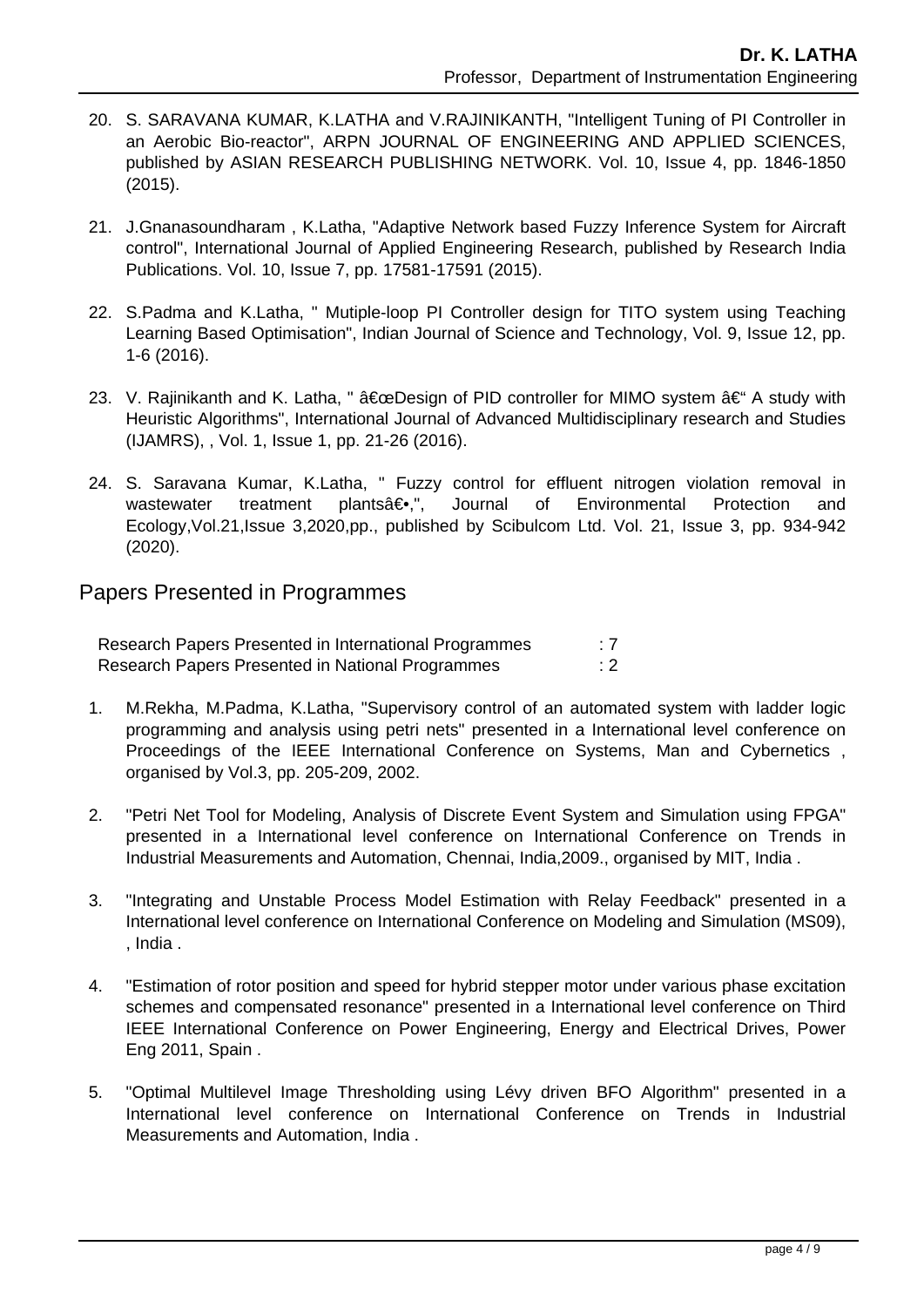- 6. "Hybrid heuristic Algorithm based controller Tuning for a Bioreactor" presented in a International level conference on International conference on green Computing, communication and electrical Engineering, India .
- 7. "FSPN based modeling and Simulation of a boiler in Thermal Power plant" presented in a International level conference on DAMS 2003, organised by CIT, Coimbatore, india from 06-May-2003.
- 8. R.Saranya, S.SaravanaKumar, K.Latha , "Modelling and control of an Activated sludge process using Advanced Control Strategy" presented in a National level conference on Recent Trends in Power, Control, Networking, Embedded and Communication Engineering, organised by Karpaga Vinayaga Engineering College, India from 26-Mar-2015 to 26-Mar-2015.
- 9. M.Rekha,S.Padma,K.Latha, "Firefly Algorithm based PID Controller design for a Non-Linear bioreactor" presented in a National level conference on International Conference on Applications of Engineering,Science & Technology, India from 13-Apr-2015 to 13-Apr-2015.

## Sponsored Projects Completed

 1. "Advanced Process Control Library", funded by DIT (April-2009 - October-2010). Project Cost: 25.07.

# Programme Chaired

 1. Co Chairman, International level conference titled "TIMA2017-Preconference Tutorial" conducted by MIT from 06-Jan-2017.

## Programme Organized

- 1. C0 Co-ordinator, National level Short Course on "3-day short-term course on Power Plant Instrumentation " from 14-Nov-2006 to 16-Nov-2006.
- 2. Organizing Secretary, National level conference on "Recent trends in Instrumentation & Control" from 22-Mar-2013 to 23-Mar-2013.
- 3. Co-Ordinator, National level Short Course on "Faculty Development Training Programme on Embedded Systems" from 30-Nov-2015 to 20-Dec-2015.
- 4. co-ordinator, National level workshop on "Two days workshop on Internet of Things" from 21-Oct-2016 to 22-Oct-2016.
- 5. Publication chair, International level conference on "ICCST2019-53rd IEEE International Carnahan Conference on Security Technology" from 01-Oct-2019 to 03-Oct-2019.

### Programme Attended

 1. Participated in a National level workshop on "Empowerment of Women in Engineering" organized by CEG, Anna University, India from 26-Sep-2003 to 27-Sep-2003.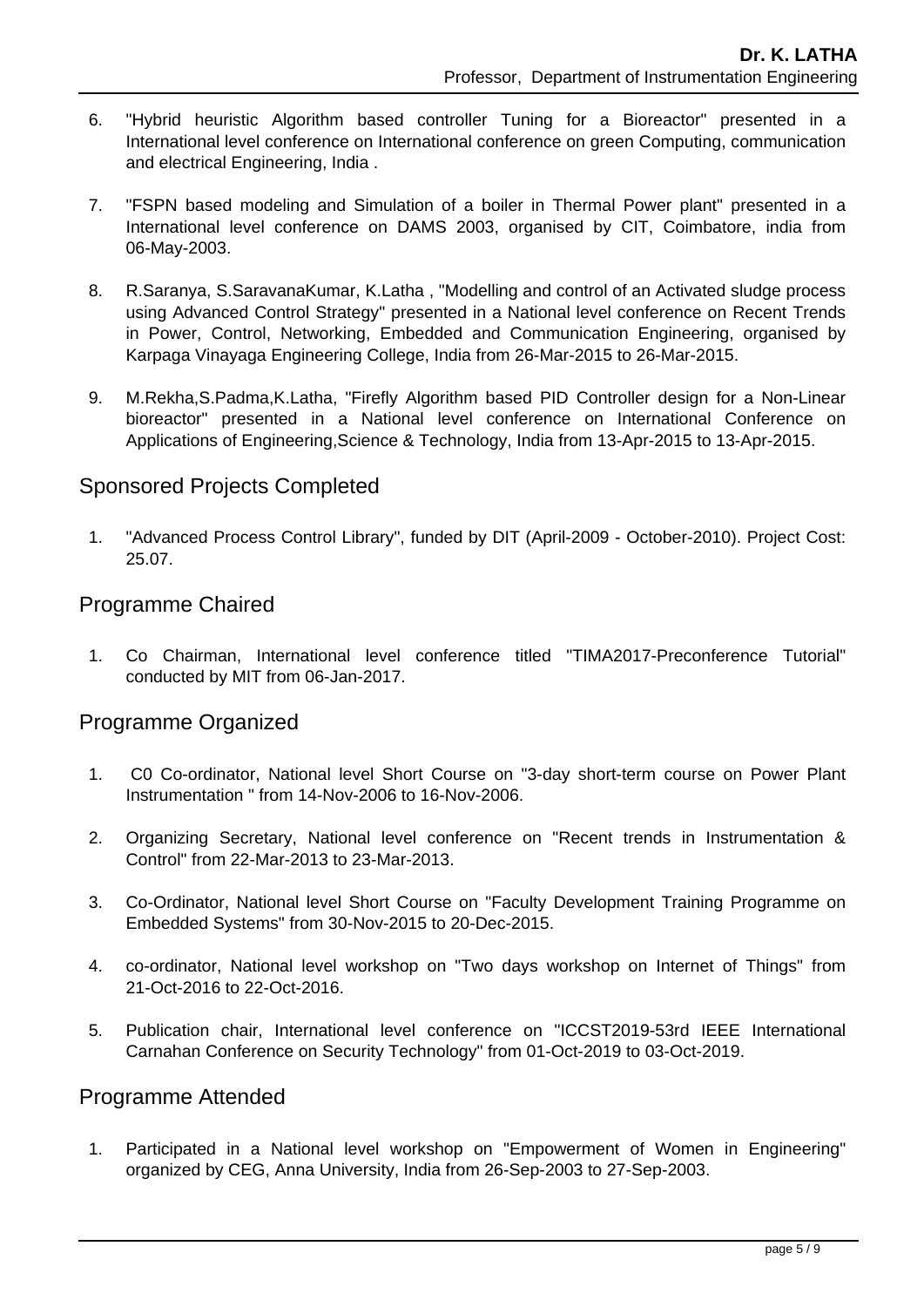- 2. Attended a National level Short Course on "Short term course on Virtual Instrumentation" organized by MIT, Anna University, India from 24-Nov-2003 to 27-Nov-2003.
- 3. Attended a National level Short Course on "Course on Re-Engineering Teaching Skills" organized by MIT, Anna University, India from 06-Apr-2004 to 07-Apr-2004.
- 4. Attended a National level Short Course on "Course on Trends in Intelligent measurement and control" organized by MIT, Anna University, India from 22-Nov-2004 to 27-Nov-2004.
- 5. Participated in a International level conference on "4th International Conference on 'trends in Industrial measurements and Automation" organized by Madras Institute of Technology, Chennai, India from 16-Dec-2004 to 18-Dec-2004.
- 6. Attended a National level Short Course on "Course on Recent trends in process Automation" organized by Madras Institute of Technology, Chennai, India from 18-Feb-2005 to 18-Feb-2005.
- 7. Attended a National level Short Course on "Course on Physical Design and Verification Issues in ASIC " organized by Madras Institute of Technology, Chennai, India from 08-Sep-2005 to 09-Sep-2005.
- 8. Attended a National level Short Course on "A course on Control Engineering" organized by Madras Institute of Technology, Chennai, India from 19-Jun-2006 to 24-Jun-2006.
- 9. Attended a National level Short Course on "Co-ordinated 3-day short-term course on Power Plant Instrumentation " , India from 14-Nov-2006 to 16-Nov-2006.
- 10. Attended a National level Short Course on "Short term course on 'Control Loop performance Assessment' " organized by Indian Institute of Technology Madras, India from 08-Dec-2006 to 09-Dec-2006.
- 11. Participated in a National level workshop on "Virtual Instrumentation" organized by Madras Institute of Technology, Chennai, India from 02-Mar-2007 to 03-Mar-2007.
- 12. Participated in a National level workshop on "CS 3000 Fundamentals and Engineering" organized by Yokogawa India Ltd., Chennai, India from 14-May-2007 to 18-May-2007.
- 13. Attended a National level Short Course on "Faculty Development Training Programme on Process Control " organized by Madras Institute of Technology, Chennai, India from 01-Dec-2008 to 08-Dec-2008.
- 14. Participated in a International level conference on "International conference TIMA 2009" organized by Madras Institute of Technology, Chennai, India from 04-Jan-2009 to 06-Jan-2009.
- 15. Participated in a National level workshop on "Indo-German workshop on Advanced technology" organized by Madras Institute of Technology, Chennai, India from 03-Dec-2009 to 04-Dec-2009.
- 16. Attended a National level seminar on "2nd National Seminar on Automation Systems Technology& Tutorial on AdvancedAutomation" organized by Madras Institute of Technology, Chennai, India from 18-Dec-2009 to 19-Dec-2009.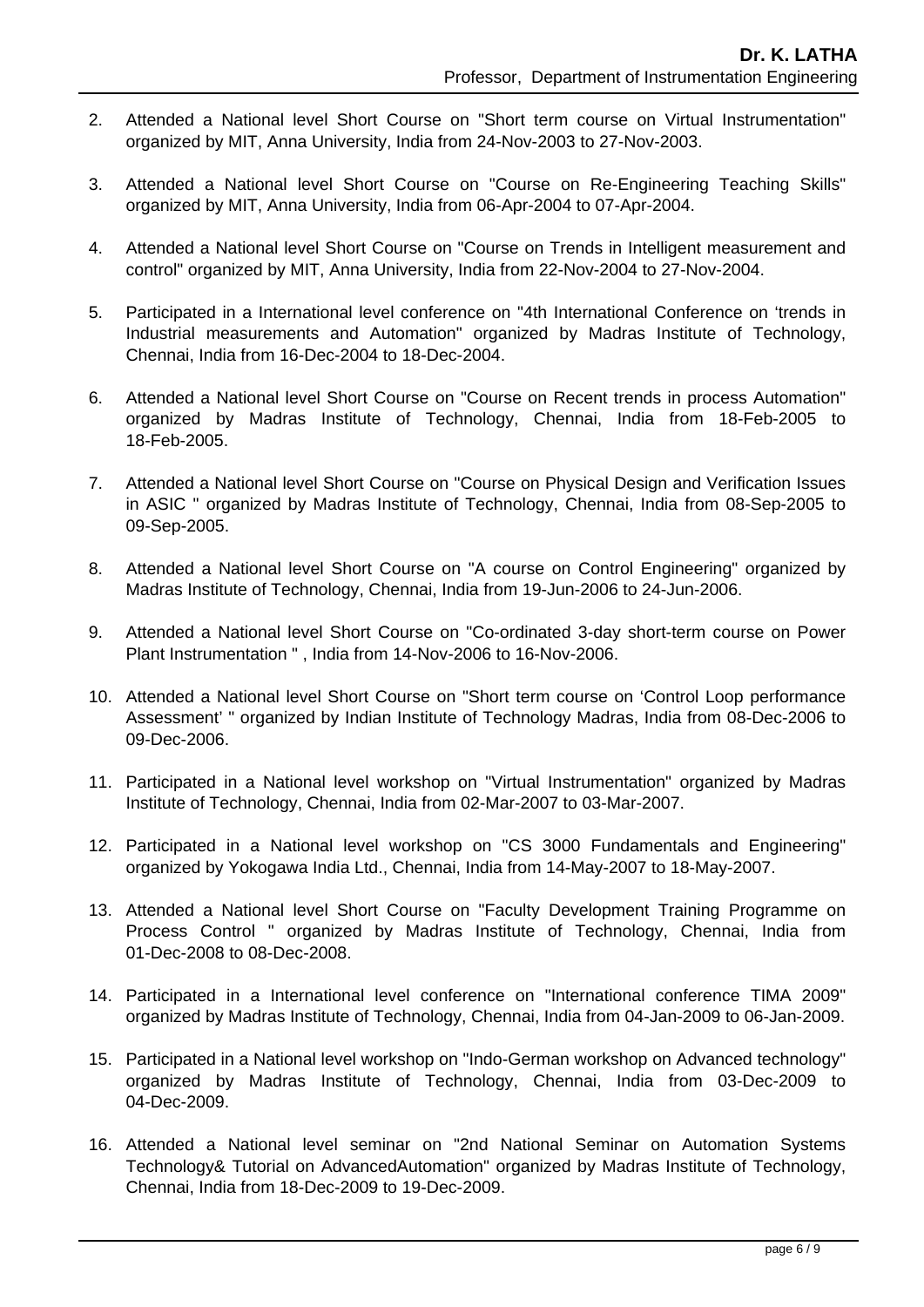- 17. Participated in a National level workshop on "National workshop on high temperature Materials in Aerospace Applications" organized by Madras Institute of Technology, Chennai, India from 08-Jan-2010 to 09-Jan-2010.
- 18. Participated in a National level workshop on "Two day Workshop on Recent trends and development in Engine Management system and Alternate fuels" organized by Madras Institute of Technology, Chennai, India from 22-Mar-2010 to 23-Mar-2010.
- 19. Attended a National level Short Course on "Faculty Development Training Programme on "Adaptive control"" organized by Madras Institute of Technology, Chennai, India from 03-May-2010 to 09-May-2010.
- 20. Participated in a National level workshop on "Two day workshop on PID Controller" , India from 17-Sep-2010 to 18-Sep-2010.
- 21. Attended a International level seminar on "Preconference tutorial on System simulation, Advanced process Control & IntelligentSystems" organized by CDAC, Trivandrum, India from 16-Dec-2010 to 17-Dec-2010.
- 22. Participated in a National level workshop on "ISTE WORKSHOP(MHRD) on Basic Electronics" organized by Indian Institute of Technology Bombay, India from 28-Jun-2011 to 08-Jul-2011.
- 23. Attended a National level Short Course on "AICTE sponsored Staff Development Programme on "Robotics technology for Manufacturing"" organized by Madras Institute of Technology, Chennai, India from 10-Dec-2011 to 23-Dec-2011.
- 24. Participated in a National level workshop on "Research trends in Embedded system" , India from 30-Mar-2012 to 31-Mar-2012.
- 25. Attended a International level Short Course on "One day Awareness Course on ISO 9001:2008" organized by BUREAU VERITAS, India from 12-Mar-2013 to 12-Mar-2013.
- 26. Attended a National level Short Course on "FDP on "Instrumentation in Petrochemical industry"" organized by Madras Institute of Technology, Chennai, India from 03-Jun-2013 to 09-Jun-2013.
- 27. Participated in a National level workshop on "Workshop on" R & D Project proposals-Awareness,needs and benefits"(CTDT)" organized by Madras Institute of Technology, Chennai, India from 28-Jun-2013 to 28-Jun-2013.
- 28. Attended a National level Short Course on "FDP on "Digital control system"(CFD)" organized by Madras Institute of Technology, Chennai, India from 02-Dec-2013 to 08-Dec-2013.
- 29. Attended a International level seminar on "Pre Conference Tutorial on " Embedded systems" & TIMA-2013" organized by Madras Institute of Technology, Chennai, India from 22-Dec-2013 to 24-Dec-2013.
- 30. Attended a National level Short Course on "FDP on " Finite Element Analysis"" organized by Madras Institute of Technology, Chennai, India from 04-Dec-2014 to 06-Dec-2014.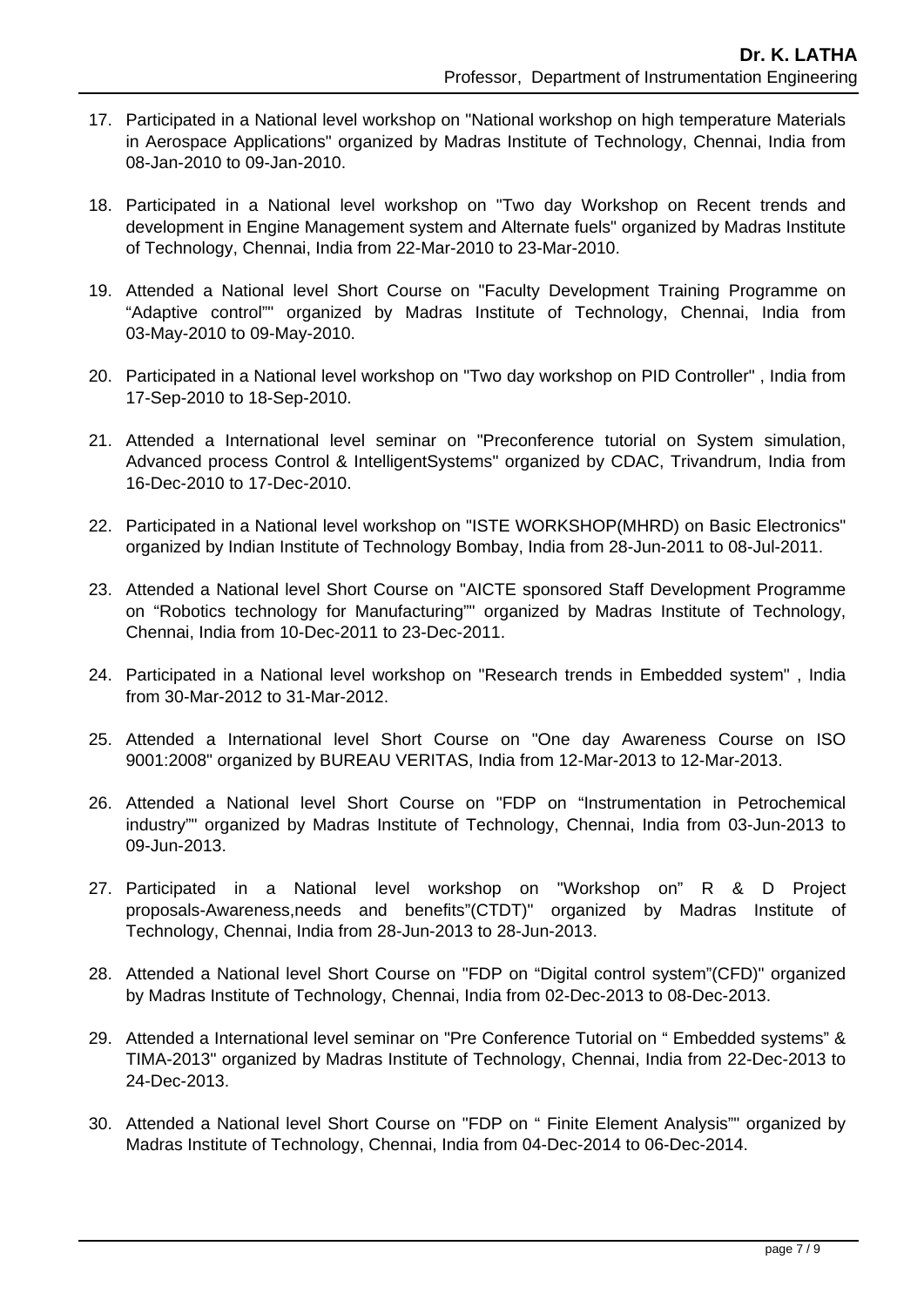- 31. Participated in a National level conference on "National Conference on, "Recent trends in Instrumentation & Control(RTIC-2015)"" organized by Madras Institute of Technology, India from 13-Mar-2015 to 14-Mar-2015.
- 32. Attended a National level seminar on "SIEMENS EDUCATION DAY" organized by SIEMENS and VI Microsystems Pvt.Ltd, India from 24-Apr-2015 to 24-Apr-2015.
- 33. Participated in a National level workshop on "Two days hands-on workshop on "FPGA Based Embedded System Design"" organized by National Institute of Electronics & Information Technology, Chennai, India from 18-Sep-2015 to 19-Sep-2015.
- 34. Participated in a National level conference on "Recent Trends in Instrumentation & Control(RTIC - 2016)" organized by MIT, India from 18-Mar-2016 to 19-Mar-2016.
- 35. Participated in a International level conference on "TIMA2017" organized by MIT, India from 06-Jan-2017 to 08-Jan-2017.
- 36. Participated in a National level workshop on "FDTP on EI6602-Process Control" organized by MIT, India from 30-Nov-2017 to 06-Dec-2017.
- 37. Participated in a National level workshop on "One Day workshop on Intellectual Property Rights 2018" organized by MIT, India from 02-Feb-2018.
- 38. Participated in a National level conference on "4th National Conference on "Recent Trends in Instrumentation and Control(RTIC2018)" organized by MIT, India from 02-Mar-2018 to 03-Mar-2018.
- 39. Participated in a National level workshop on "Gian course on "Practical PID control" organized by MIT, India from 08-Oct-2018 to 12-Oct-2018.
- 40. Participated in a National level workshop on "2 weeks online Refresher/FDP on Recent innovations in Electrical, Electronics, Instrumentation, Automation and teaching Padegogy organized by MHRD " organized by Sairam Engg College, India from 18-May-2020 to 30-May-2020.
- 41. Participated in a National level workshop on "Government Officials Training Program on " Internet of Things(IOT) under †FutureSkills PRIME ' " organized by NIELIT & CDAC, India from 15-Feb-2021 to 26-Feb-2021.
- 42. Participated in a National level workshop on "5 day online FDP on the theme  $\hat{a} \in \hat{c}$  exerculcating Universal Human values in Technical Education  $\hat{a} \in \infty$ " organized by AICTE, India from 12-Jul-2021 to 16-Jul-2021.

#### Invited Lectures

- 1. Delivered a Lecture on "Bode Plot" in FDTP on Control Engg organized by EEE department, CEG, Anna University, Chennai (28-Nov-2012).
- 2. Delivered a Lecture on "Fuzzy logic Theory and few applications― in 10 thDec2012 to 16thDec 2012" in FDTP on Soft computing organized by MIT,Anna University , chennai (13-Dec-2012).